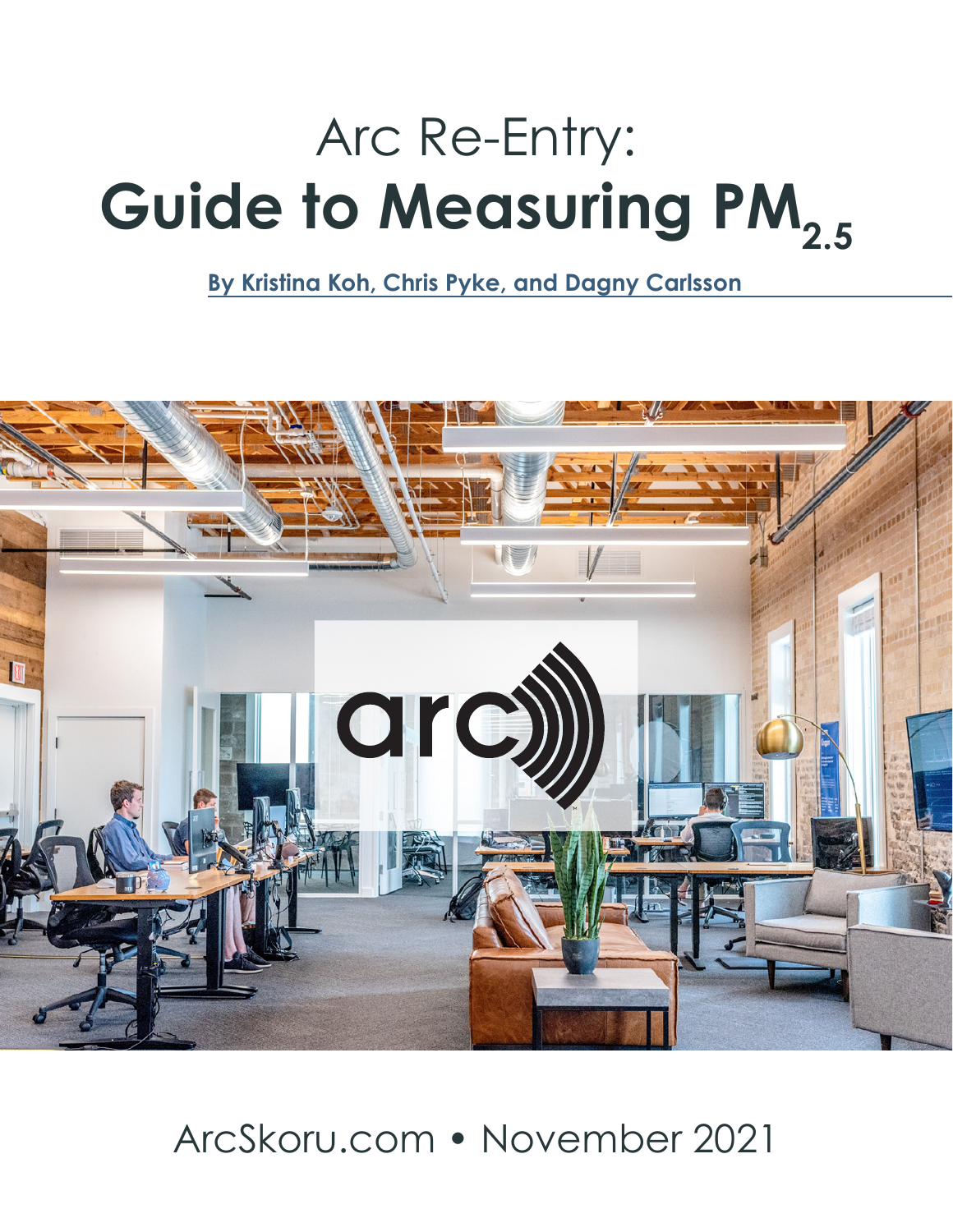# **Contents**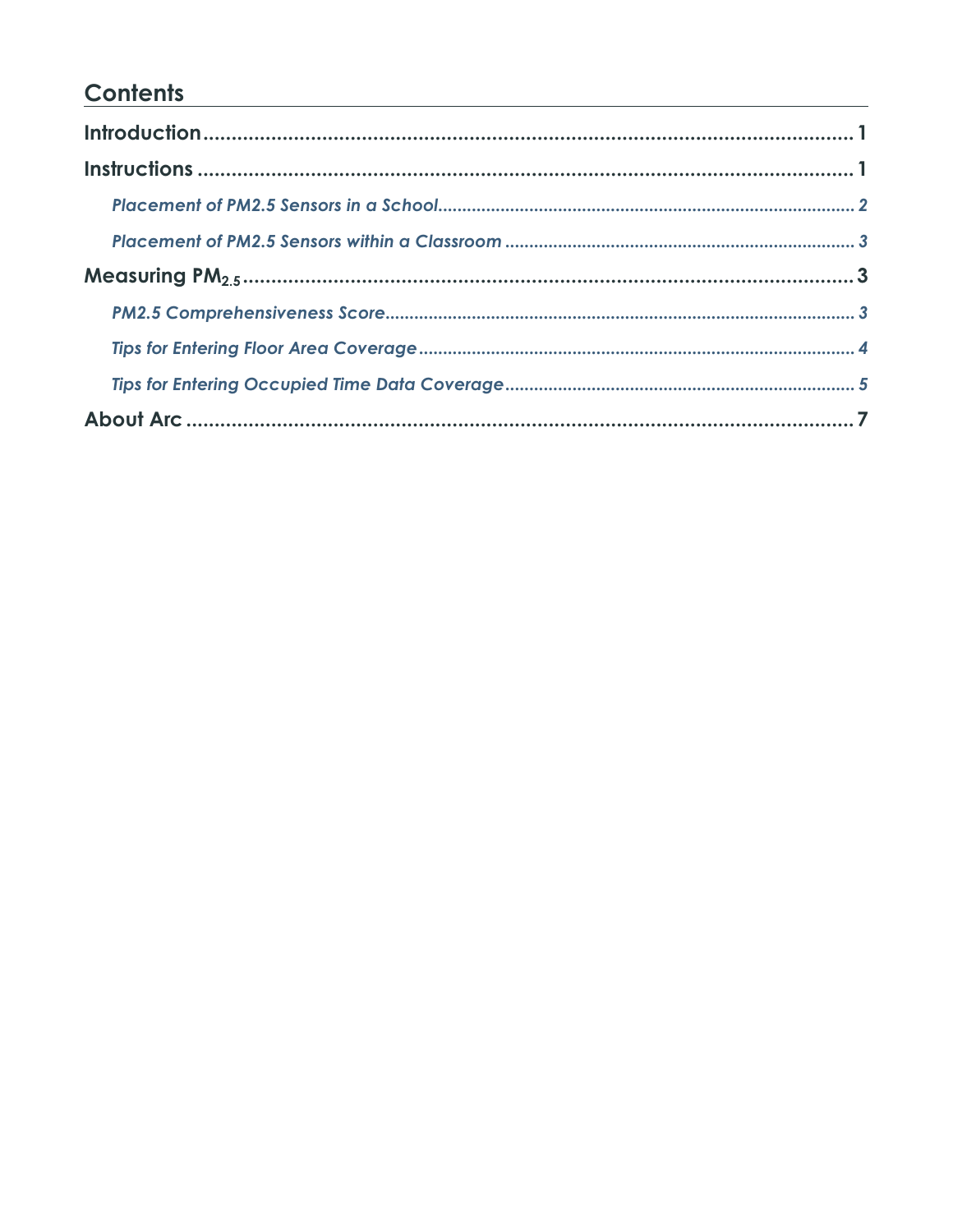# <span id="page-2-0"></span>**Introduction**

As students spend an increasing amount of time in classrooms, the indoor air quality (IAQ) of classrooms plays a larger role in students' health. Perhaps one of the most notable measures of IAQ, particulate matter (PM) is a mixture of aerosols and solids that vary in composition and size. Particles are categorized by size such that PM<sub>10</sub> is a particle that has a diameter of 10 microns or less and PM<sub>2.5</sub> is that of 2.5 microns or less; it is important to note that, due to this categorization, particles of PM<sub>2.5</sub> would be included when discussing PM<sub>10</sub>. It is helpful to categorize them in this way to better identify possible emission sources.

The majority of the PM<sub>25</sub> sources originate from gasoline and diesel-powered vehicles (Maloney and **[Sicherer 2005](https://pubmed.ncbi.nlm.nih.gov/15356303/)**). Indoor sources often include fibers from clothing or calcium-rich particles from chalk or building deterioration (**[Amato et al. 2014](https://www.sciencedirect.com/science/article/abs/pii/S0048969714007311#:~:text=On%20average%2C%2047%25%20of%20PM2,from%20chalk%20and%20building%20deterioration).)**).

Due to their small size, these particles can have drastic effects on human health. Children can be exposed to heavy metals and products of combustion through inhalation of PM, increasing carcinogenic risks and asthma symptoms (**[Sah et al. 2019](https://www.researchgate.net/publication/329415449_Pollution_characteristics_human_health_risk_through_multiple_exposure_pathways_and_source_apportionment_of_heavy_metals_in_PM_10_at_Indo-Gangetic_site)**). In a study surveying 6,590 children attending French schools where students were exposed to varying levels of PM $_{2.5}$  it was found that the higher the exposure, the greater the likelihood of the child experiencing asthma-related symptoms, having rhinitis, or developing asthma (**[Annesi-Maesano et al. 2012](https://pubmed.ncbi.nlm.nih.gov/22436169/)** and **[Yang et al. 2018](https://www.sciencedirect.com/science/article/pii/S0160412018303866)**). Correspondingly, high concentrations of PM<sub>2.5</sub> have shown to cause respiratory and cardiovascular damage and chronic obstructive pulmonary disease (**[Hu et al. 2018](https://pubmed.ncbi.nlm.nih.gov/30292144/)**). In an eight-year study examining 1,759 children exposed to  $PM_{2.5}$  in Southern California schools, lung development was reduced in those who were exposed to higher levels of air pollution (**[Gauderman et al. 2004](https://www.nejm.org/doi/full/10.1056/nejmoa040610)**). There exists a wide range of possible PM concentration and composition due to variation between school location, building materials, and other variables in academic environments.

Along with the negative health effects and multiple sources of PM, another reason to measure is its unpredictability. When investigating mitigation measures for other indoor air quality factors such as carbon dioxide, ventilation management is often a solution. However, with regard to PM2.5, naturally ventilated schools in Palestine were studied, and there was no significant correlation between ventilation rate and PM<sub>2.5</sub> nor wind speed and PM<sub>2.5</sub> ([Elbayoumi et al. 2013](https://www.sciencedirect.com/science/article/abs/pii/S1352231013005980)). In another study measuring IAQ in schools in Portugal, it was concluded that floor area variation such as outdoor location and cleaning practices impacted IAQ measurements more than any classroom factor, emphasizing the need to measure more schools (**[Madureira et al. 2015](https://pubmed.ncbi.nlm.nih.gov/26182845/)**).

With the risk associated with high amounts of particulate matter in the air, particularly for children, and the lack of correlation between PM and building or location characteristics, PM levels need to be measured in schools accurately and efficiently to support the health, comfort, and productivity of students and faculty. Ideally, every classroom, office, gym, and library would be measured across all hours to best illustrate a school's IAQ. However, due to possible financial and time constraints, this may not be achievable. This guide provides instructions and thresholds to help gauge a school's air quality without requiring air monitoring in every room so as to reduce equipment costs and time, ensuring that schools of various means can still monitor air quality for their students. It also includes our approach to defining whether a school has "good", "better", or "best" occupied time coverage, floor area coverage, and measured  $PM_{2.5}$  levels.

### **Instructions**

Schools have varying HVAC systems, classrooms, and schedules that force each school to measure its air quality in different ways. To better streamline this process, the following are suggestions for where in a school and where within a classroom to place PM sensors.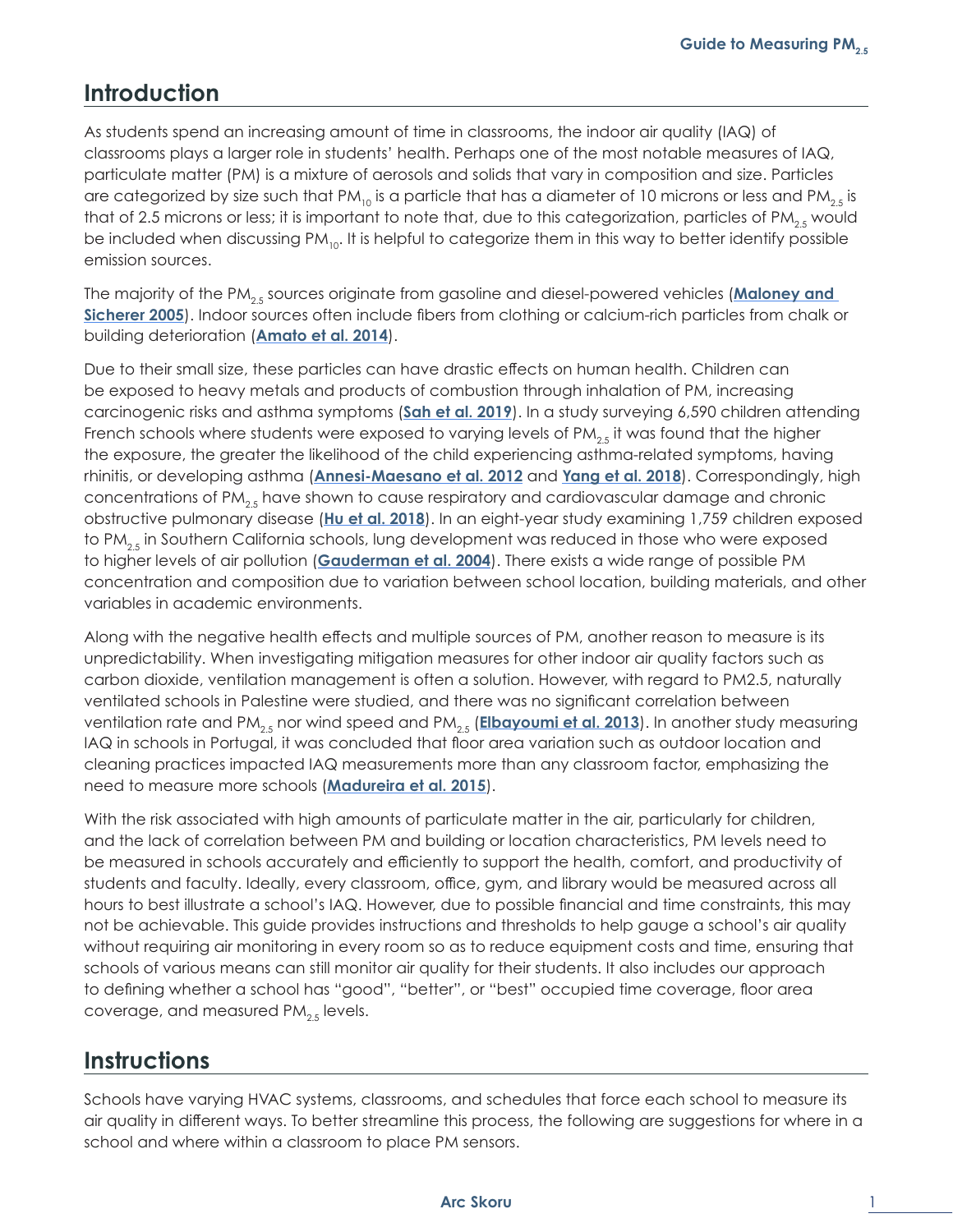#### <span id="page-3-0"></span>*Placement of PM2.5 Sensors in a School*

With a finite number of monitors, schools have limited options for monitor placements. Below are some potential goals a school may want to achieve and suggestions for sensor placement to achieve these goals based on their ventilation mode.

#### 1. **Mechanical Ventilation**

Mechanically ventilated schools measuring PM $_{2.5}$  often have goals of determining air handler filter efficiency, human contribution or internal generation of  $PM_{2.5}$  within a room, or source contribution of  $PM_{2.5}$  usually from an outside combustion source.

To determine air handler filter efficiency and test how well the ventilation system protects the school from its ambient surroundings, a sensor can be deployed outside 5 meters away from the inlet of the air handler (**[RESET Standard](https://reset.build/standard/air#air_download)**). The next sensor should be placed in a room with low traffic and occupancy like a library such that the PM<sub>25</sub> levels can be attributed to the filtered air as closely as possible. This room is ideally far away from potential PM<sub>2.5</sub> sources like kitchen stoves or vehicular traffic. If a third monitor is allowed, two monitors should be placed in this low occupancy/traffic room to ensure precision. The difference between the monitor deployed outside near the inlet and the monitor(s) placed inside can help determine HVAC filter efficiency.

If the goal is to determine occupant contribution or international generation of PM<sub>2.5</sub> within a classroom or space, monitors should first be placed in the same manner as the air handler filter efficiency strategy above to determine a baseline for what  $PM_{2.5}$  levels are in low traffic and low occupancy rooms away from sources. Subsequent monitors can be deployed in a classroom far away from  $PM_{2.5}$  sources and in a high occupancy room such that the difference in  $PM_{2.5}$  levels between the baseline classroom and high occupancy classroom can be attributed to human contribution and internal  $PM_{2s}$  generation.

Schools may also want to find the source contribution of PM $_{2.5}$  such as the PM concentration due to increased traffic in the mornings. Exploring how much ambient sources breach the classroom can be beneficial in determining the level of exposure students are exposed to when near vehicular traffic. To achieve this, the baseline air handler efficiency setup is needed before comparing PM<sub>2.5</sub> levels to classrooms near sources of PM<sub>2.5</sub>. After air handler efficiency is established, monitors can be placed in low occupant rooms nearest to the PM<sub>2.5</sub> source. This may be an outward facing perimeter classroom right next to the drop-off zone. The low occupancy will allow the PM levels to be mostly attributed to the source.

#### 2. **Natural Ventilation**

Schools that operate solely on natural ventilation may have some similar goals such as determining source contribution, internal PM generation, or building efficiency. Below is a chart of where schools could measure based on their goal of testing envelope and window infiltration factor against ambient sources or internal PM generation which can be from indoor combustion or human generation.

|                              | Far from $PM_{25}$ Source   | Near PM $_{2.5}$ Source'    |
|------------------------------|-----------------------------|-----------------------------|
| <b>Low Occupant Density</b>  | <b>Envelope and Windows</b> | <b>Envelope and Windows</b> |
| <b>High Occupant Density</b> | Internal PM Generation      | Internal PM Generation      |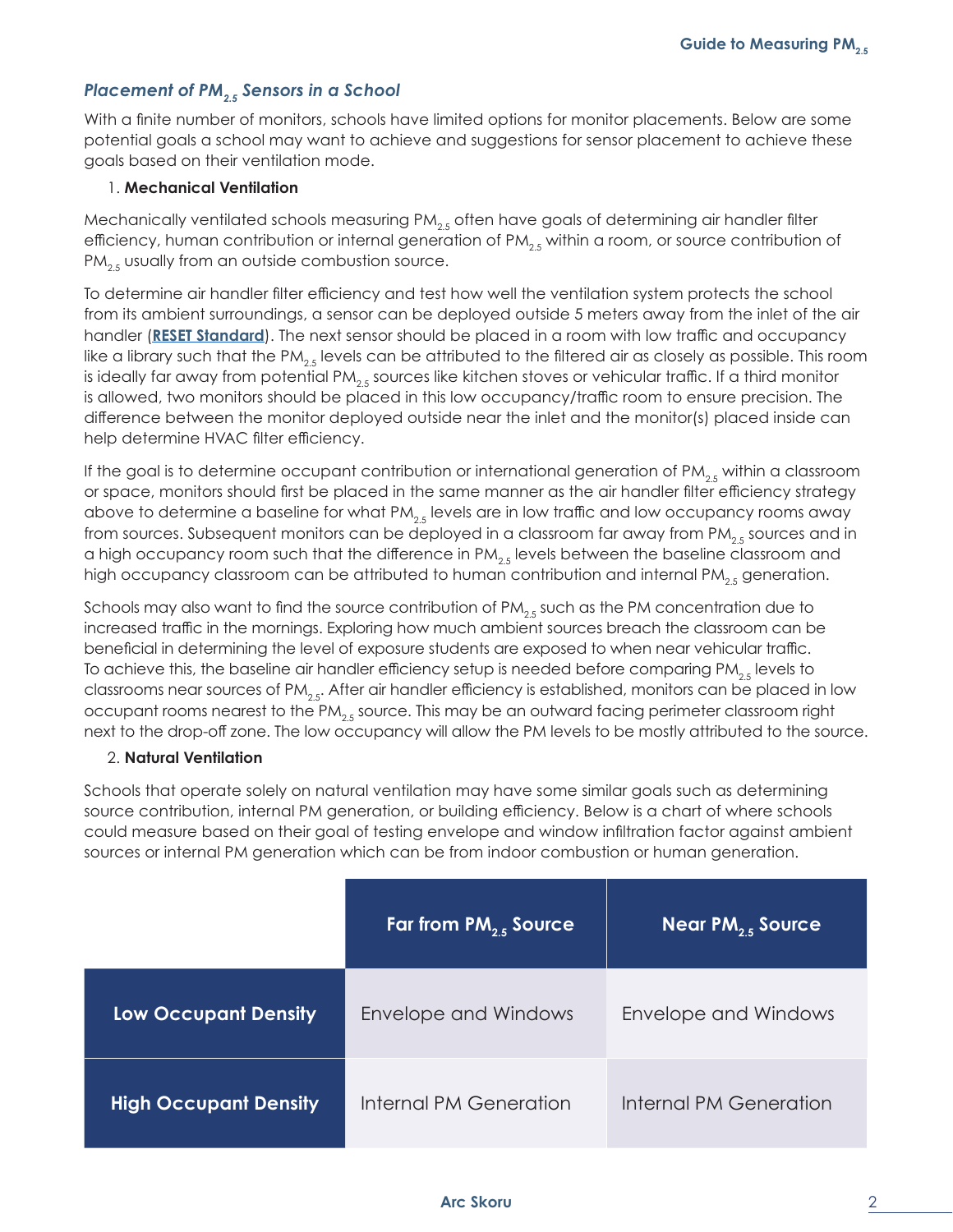#### <span id="page-4-0"></span>*Sensor Placement–Best Practices*

The sensor placement strategies above are considered best practices for those with enough monitors to place multiple in one classroom. However, measurement of any space and at least one monitor within a school is enough to gain recognition for monitoring  $PM_{2,5}$ .

Some of these strategies suggest placing a monitor 5 meters away from the inlet of an air handler unit. If there are not enough monitors to achieve this, one can also use online resources such as **[BreezeoMeter](https://www.breezometer.com/air-quality-map/)** or **[PurpleAir](https://www.purpleair.com/map?opt=1/mAQI/a10/cC0#3.24/35.78/-93.18)** to find the school's general ambient PM<sub>25</sub> levels.

#### *Placement of PM2.5 Sensors within a Classroom*

For measurements that have the goal of finding internal generation or human contribution, sensors should be deployed in the breathing zone (ie. the height of a sitting student) of around 1 meter (3.3 feet) as illustrated in **[Razali et al. 2015](https://www.sciencedirect.com/science/article/abs/pii/S0360132315000268)**, **[Jan et al. 2017](https://www.sciencedirect.com/science/article/abs/pii/S0360132316304322)**, and **[Faria et al. 2020](https://www.sciencedirect.com/science/article/abs/pii/S036013232030024X)**. Because classroom activities and student tampering can compromise a sensor's accuracy, there is less agreement on where within a classroom sensors should be placed. Some options have been beside a teacher's desk (**[Deng and Lau](https://www.sciencedirect.com/science/article/abs/pii/S0360132319302902)  [2019](https://www.sciencedirect.com/science/article/abs/pii/S0360132319302902)**), the middle of the classroom (**[Dorizas et al. 2015](https://www.sciencedirect.com/science/article/abs/pii/S0048969714013825)**), and in the back wall away from the door (**[Fromme](https://www.sciencedirect.com/science/article/abs/pii/S1352231006009046)  [et al. 2007](https://www.sciencedirect.com/science/article/abs/pii/S1352231006009046)**). In general, it is best that the sensor is in a position where it can be protected from tampering.

# **Measuring PM2.5**

PM<sub>2.5</sub> will be assessed based on the area measured (square feet), occupied time measured (hours), and concentration level (ug/m3). In turn, these data are interpreted to estimate the fraction of occupied hours when conditions are in the good, better, or best ranges.

#### *PM2.5 Comprehensiveness Score*

Arc will generate a PM<sub>2.5</sub> Comprehensiveness Score ("PM2.5 Comp Score") by adding together 1-100 scores for floor area coverage (floor area, rooms, or HVAC zones), occupied time coverage (operating hours), and performance (time in "good", "better", or "best" range). Because the maximum value for each subscore is 100, the maximum possible Comprehensiveness Score is 300.

A few details about how each subscore is computed:

**Floor area coverage** indicates the fraction of the project covered by each type of sensor. Depending on the school's measuring goal, users can divide their school into zones in accordance with the PNNL education building prototypes' occupied zones such that each floor area coverage can be calculated as a fraction of the number of zones measured compared to the total number of zones. They can also determine floor area coverage as a fraction of classrooms measured, HVAC zones, or other functional units.

PNNL Building Prototypes considers the following as an occupied zone:

- Classroom
- Computer Lab
- Office space
- Gym, stadium (play area)
- Kitchen
- Cafeteria, dining
- Library

Arc assumes that coverage continues from the last reported value through the present unless this value is changed due to reorganisation of space or sensor layouts. Arc combines values as an average of daily values to provide an estimate for a given time period.

#### **Arc Skoru** 3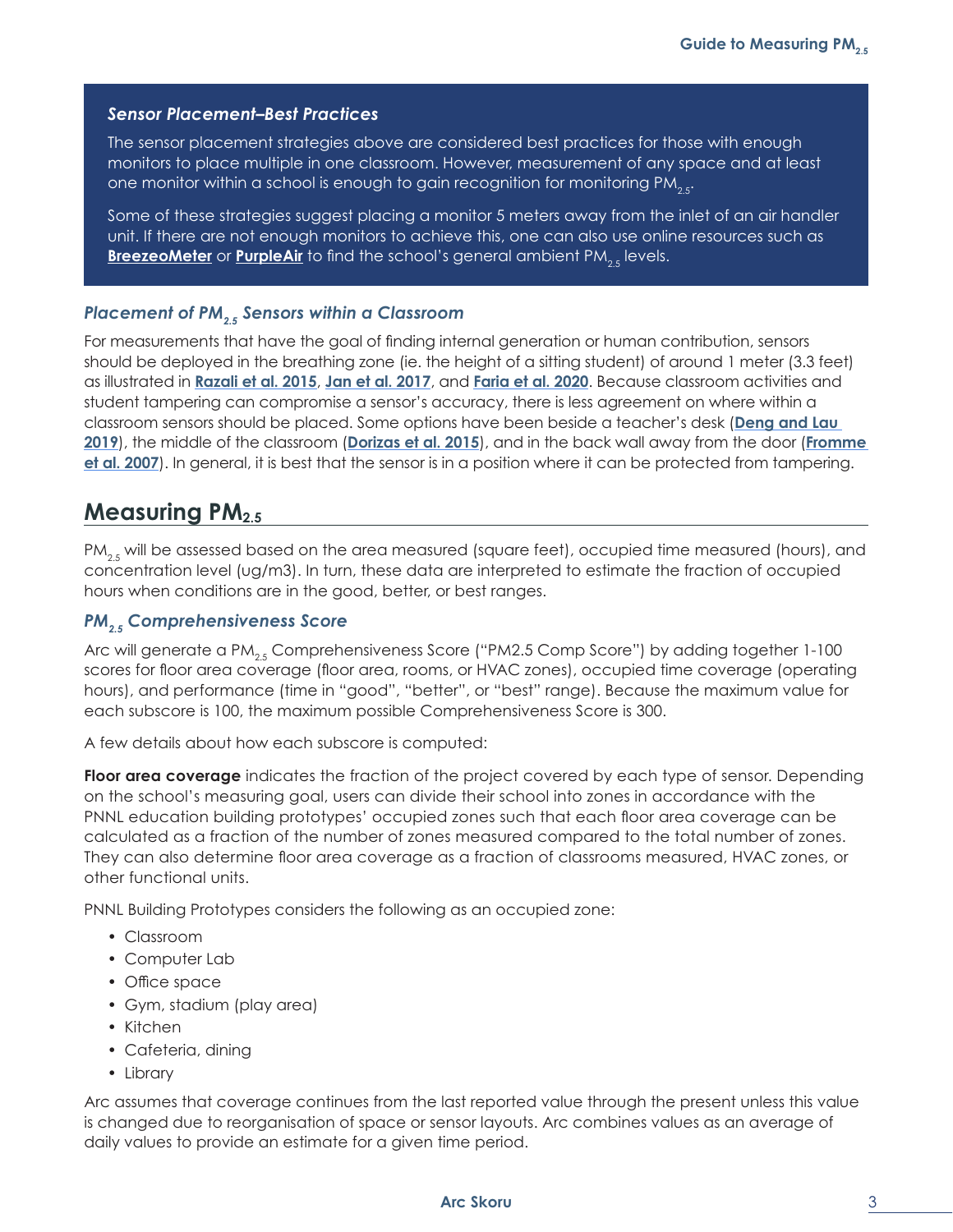<span id="page-5-0"></span>**Figure 2.** Draft thresholds used to categorize floor area coverage: good, better, best. These thresholds are subject to further review and adjustment based on sensor uncertainty.



#### *Tips for Entering Floor Area Coverage*

Some users may not be able to provide a quantitative estimate of floor area data coverage. We know that there are many potentially confounding factors and unknowns (e.g., the area covered by any given sensor). It is important to remember that the purpose is to provide a rough estimate of the fraction occupied space associated with each measurement (i.e., are you covering a small fraction of the area, most of the space, or all of the space).

If a quantitative estimate is not possible, users may estimate coverage and enter the following values:

- **Low Coverage:** <25% of occupied space is associated with measurements
	- *Enter 25% for the applicable date range.*
- **Medium Coverage:** 25%-75% of occupied space is associated with measurements
	- *Enter 50% for the applicable date range.*
- **High Coverage:** >75% of occupied space is associated with measurements
	- *Enter 100% for the applicable date range.*

Describe your estimate with a piece of document. This can be a simple note explaining your rationale.

**Occupied time coverage** indicates the fraction of time covered by PM<sub>25</sub> measurements during the last 90 days. For Arc, a time period is "covered" if at least one measurement is taken during the occupied period in a project.

For the purpose of measuring schools, we are assuming 8 occupied hours a day of operations and 1 hour as a fundamental unit of occupied time coverage (a.k.a., freshness period for measurements). Consequently, occupied time coverage is defined as the percentage of hours within a period that have one or more readings for a given parameter. Additional measurements during a given period do not increase coverage (i.e., occupied time coverage has a maximum value of 100% which is satisfied by at least one reading each hour). This means that 1 day has a maximum of 8 readings that will count towards occupied time coverage.

A high measurement rate, e.g., those recommended by standards such as WELL and RESET, are better for a richer, more representative characterisation of PM<sub>2.5</sub> measurement. To keep this metric simple, Arc requires a report only every hour (i.e., the reporting interval).

Arc assumes that coverage continues from the last reported value through the present unless this value is changed with new value. Arc combines values as an average of daily values to provide an estimate for a given time period.

#### **Arc Skoru** 4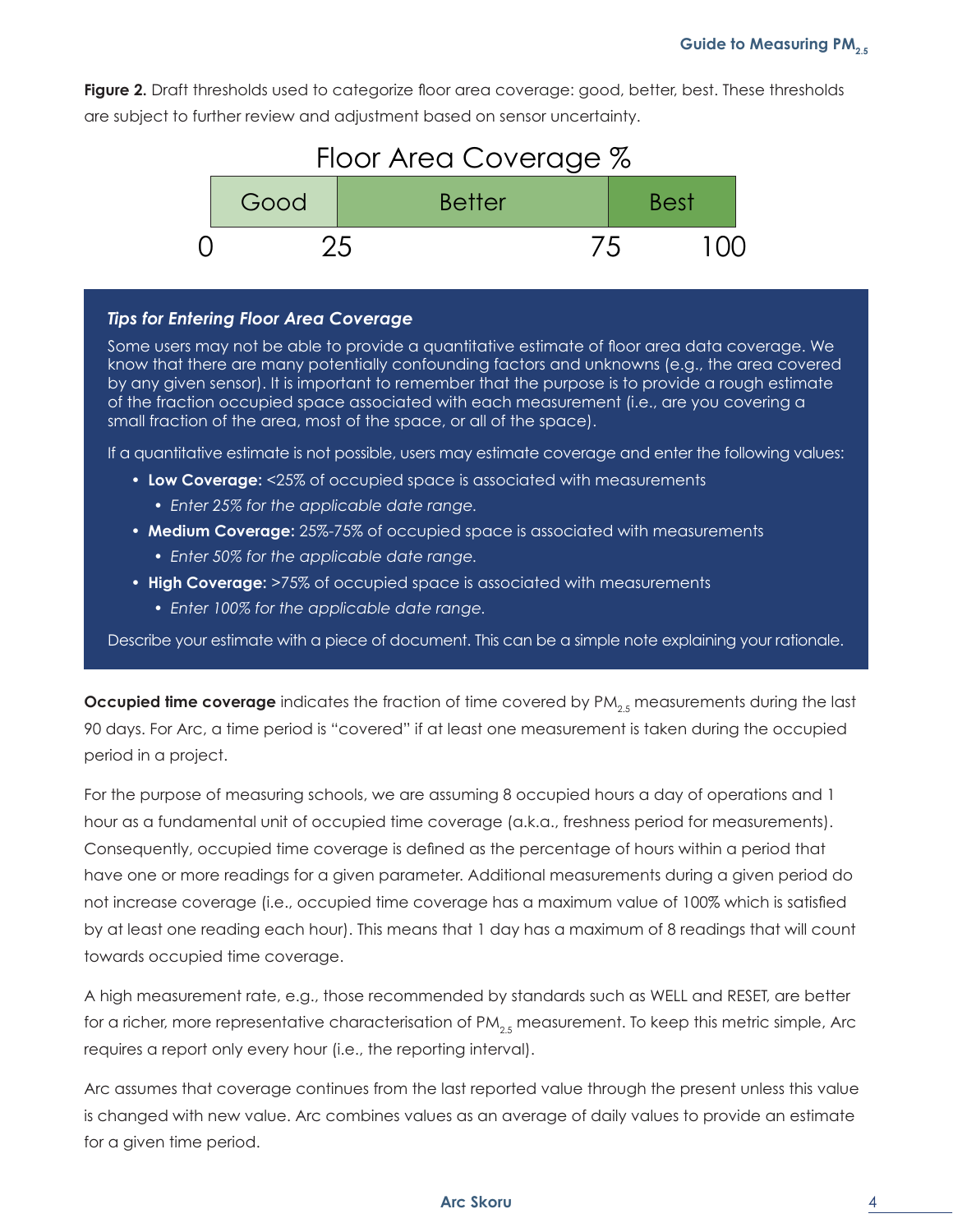<span id="page-6-0"></span>Figure 2. Draft thresholds used to categorize occupied time measured: good, better, best. These thresholds are subject to further review and adjustment based on sensor uncertainty.

**Performance** is divided by thresholds into three categories: good, better, and best. Each period is assigned to one of the three categories.



#### *Tips for Entering Occupied Time Data Coverage*

Some users may not be able to provide a quantitative estimate of occupied time data coverage. We know that there are many potentially confounding factors and unknowns. It is important to remember that the purpose is to provide a rough estimate of the fraction occupied hours associated with each measurement (i.e., are you covering a small fraction, most hours, or all of them).

If a quantitative estimate is not possible, users may estimate coverage and enter the following values:

- **Low Coverage:** <25% of occupied hours are associated with measurements
	- *Enter 25% for the applicable date range.*
- **Medium Coverage:** 25%-75% of occupied hours are associated with measurements
	- *Enter 50% for the applicable date range.*
- **High Coverage:** >75% of occupied hours are associated with measurements
	- *Enter 100% for the applicable date range.*

Describe your estimate with a piece of document. This can be a simple note explaining your rationale.

Performance is typically integrated over some period of time, most often hours or days. These periods may contain any number of sensor readings. The intent is to communicate the percentage of **occupied** time in each category. For example:

- If hourly (for sub-hourly) occupied data are available, Performance would be calculated as the average of hourly values. Missing values would be excluded from Performance, because they are already accounted for in the preceding metrics.
- If daily data during occupied hours are available, Performance would be calculated as the average of daily values. Again, missing values would be excluded.

**Figure 3.** Draft thresholds used to assign time in each condition: good, better, best. These thresholds are subject to further review and adjustment based on sensor uncertainty. The upper limit of 35 ug/m3 is defined by the [EPA](https://www.epa.gov/sites/default/files/2020-04/documents/fact_sheet_pm_naaqs_proposal.pdf) as their standard 24-hour mean limit. Source: Parag Rastogi, arbnco.